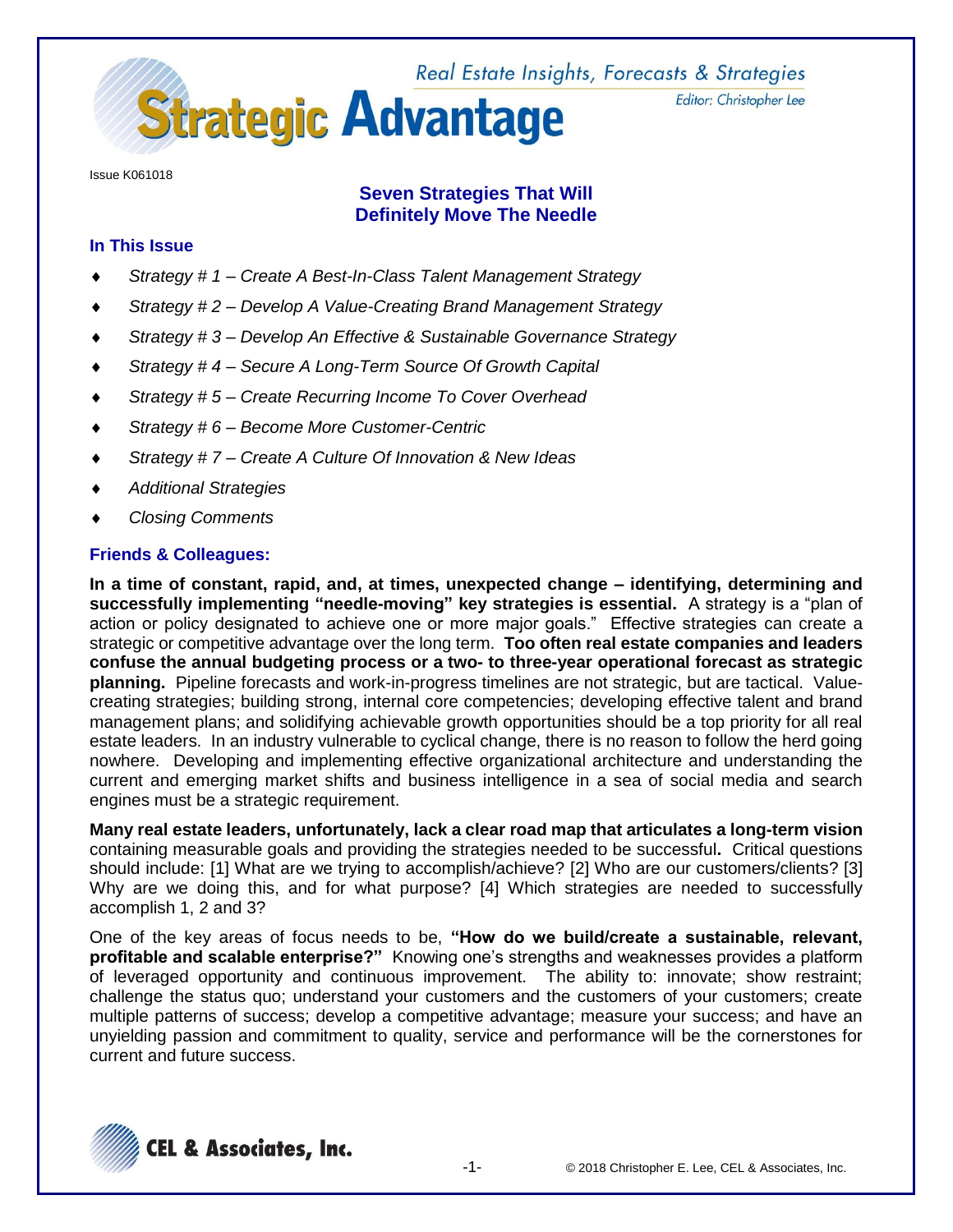### **Key Strategic Questions To Ask BEFORE Starting A Strategic Planning Process**

### **What…**

- ❖ Is the basis/catalyst for your Company's existence?
- ❖ Is your Company's purpose and value proposition?
- ❖ Is your Company's sandbox [i.e. your core competency]?
- ❖ Differentiates your Company from its competitors?
- ❖ Is your "live" list of strategic challenges?
- ❖ Do you consider to be your Company's breakthrough opportunities?
- ❖ Is stopping your Company from making big/bold moves?
- ❖ Is keeping your Company anchored in the past?
- ❖ Key strategies have your Company adopted to keep it profitable, sustainable and relevant in the future?
- ❖ Does your Company's current/prior performance tell you about its likely future performance?
- ❖ Do you want to accomplish/achieve? What are your 5- and 10-year Measures of Success?
- ❖ Are you willing to dramatically change to meet/exceed your aspirations and expectations?
- ❖ Is missing? What, if added, would move the needle?
- ❖ Decisions would you make immediately if you were in charge?
- ❖ Are the top threats to your Company?
- ❖ Would you change to increase the effectiveness of past strategic initiatives?
- ❖ Risks concern you the most? Which of those risks can you control?
- ❖ Assessment tool[s] would you use to gauge your customers' knowledge and loyalty?

Source: CEL & Associates, Inc.

Typically, most real estate firms convene the leadership team to discuss "strategic planning" led by the CEO. Too often, very limited strategic or needle-moving decisions are made because time is spent simply rehashing the previous year's results and/or debating "tactical" solutions for yesterday's challenges. **Only best-in-class companies seek advice and guidance from outside the organization.** But those who go it alone mistakenly determine "we have our strategic plan" as the meeting concludes. In today's very challenging world, **"Failure is not fatal, but failure to change might be."** *[John Wooden].*

Formulating effective strategic options and strategies is essential in a marketplace of constant change, technological advancements, rapid innovation, market and policy shifts and persistent uncertainty. Rather than viewing strategic planning as a planning process, we must regard strategic planning as a time to identify, debate and select needle-moving alternatives or opportunities. **An effective strategic process is a journey, not an event**.

In this issue of *Strategic Advantage*, we will identify and discuss the seven key strategies *every* real estate company must have to be profitable and relevant now and in years to come. Obviously, this list is not all-encompassing, since there are far more than seven key strategies. However, **these seven needle-moving strategies are the foundation for long-term success**. The list *has not* been presented in order of importance or priority. I look forward to your comments.

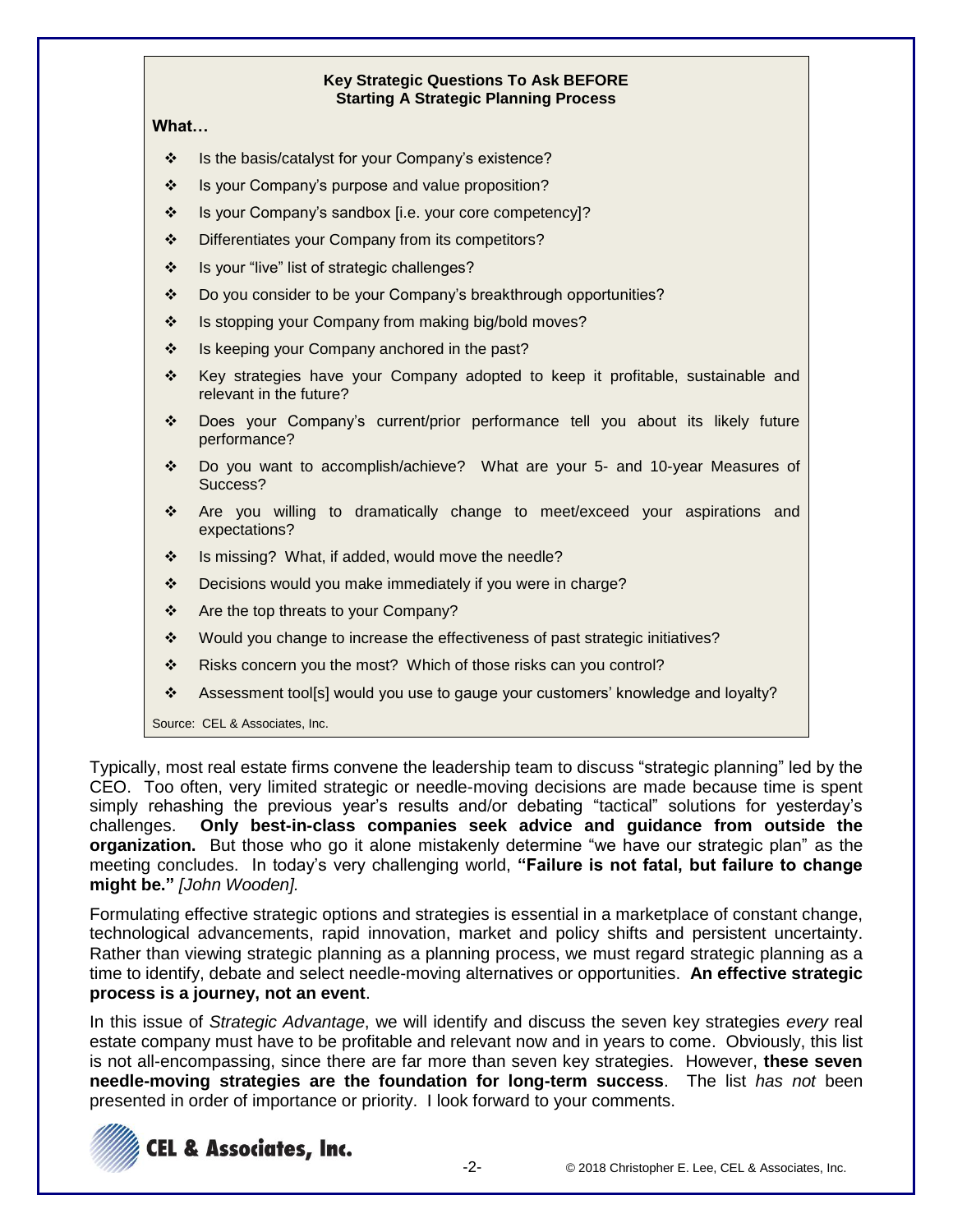# **Strategy # 1 – Create A Best-In-Class Talent Management Strategy**

**Throughout the U.S., a growing talent crisis is about to get worse; and no market or company is immune.** While there is no shortage of applicants, there is an accelerating shortage of qualified talent. Finding the right person is becoming far more important than filling an open position. A growing shortage of 15,000 – 25,000 professionals per year in the real estate industry will likely last another  $7 -$ 10 years. **Compensation is rising, turnover remains high and the combination of technology and consolidation are reshaping talent needs.** Compounding the challenge are the redefinition of work, a multi-generational workforce with differing views of work, and rising expectations for 24/7 accessibility and seamless delivery systems. However, every decision, relationship or action in real estate originates or is executed through the interaction of people. The real estate firm with the best talent in the right positions at the right time will emerge victorious.

**Many real estate companies also struggle to figure out what functions and activities should be team-based versus entrepreneurial-based.** Agile teams are probably the optimal solution and best suited for innovation and outstanding performance. Agile teams are often self-governing. This frees up company leaders to spend more time growing the business and consummating unique, strategic opportunities. Further, **real estate firms must remove organizational constraints and performance inhibitors.** While "letting go" and empowering others can be difficult for some, properly balancing employee empowerment and operational discipline must be a priority.

Interestingly, in a recent survey, **the "best" CEOs, Division Executives and onsite leaders were consistently those who were willing to step into the unknown, willing to challenge the conventional, and focused on future outcomes, not anchored in yesterday's processes.**

**An effective talent management strategy must also include a critical and objective view of all current leaders and employees, which includes identifying the individual's strengths and areas in need of improvement.**  A 360-review process and/or psychometric testing can be effective tactical initiatives to provide statistical validation for the talent management strategy formulation. **Remember that the basis for creating an effective, productive and value-creating workforce begins with a key talent management strategy.**

|  | <b>The New Business Model</b> |  |
|--|-------------------------------|--|
|  |                               |  |

| <b>Current Model</b>                |               | <b>Future Model</b>                             |
|-------------------------------------|---------------|-------------------------------------------------|
| Dominated By Personalities          | $\rightarrow$ | Dominated By Knowledge                          |
| Staffed By Employees                |               | $\rightarrow$ Comprised Of Collaborative Talent |
| <b>Hierarchical Structure/Silos</b> |               | $\rightarrow$ Virtual Integration & Teams       |
| Geo-Centric                         |               | $\rightarrow$ Knowledge-Centric                 |
| Driven By Process                   | $\rightarrow$ | Driven By Creators Of Value                     |
| Governed By Organizational Charts   | $\rightarrow$ | Consisting Of Networks & Alliances              |
| Market Share                        | $\rightarrow$ | <b>Customer Share</b>                           |
| <b>Based On Contracts</b>           | $\rightarrow$ | Based On Relationships & Connectivity           |
| On-Time Fulfillment                 | $\rightarrow$ | Real-Time Fulfillment                           |
| Commodity-Driven                    | $\rightarrow$ | <i>Experience-Driven</i>                        |
| Service By Policy                   |               | $\rightarrow$ Service By Intuitive Behavior     |
| Focus On Service                    |               | $\rightarrow$ Focus On Solutions                |
| Source: CEL & Associates, Inc.      |               |                                                 |

It is important to remember that work is being redefined. Work follows the worker. **The digitization of the workplace is creating a plethora of workplace challenges and opportunities**. In the "way-wehave-always-done-it" real estate industry, the creation of a best-in-class talent management plan cannot be assured by simply adjusting compensation, having a company newsletter or expanding benefits. Within the real estate industry, space or where work is conducted becomes less important than the web and intersection of collaborative relationships, interactive technologies and economic and geographic mobility. **Preparing for the new era of work mandates the creation of a robust and forwardlooking talent management plan**. One of my favorite quotes is from Ralph Marston, "Excellence is not a skill, it's an attitude." The same can be said of performance. Create the right workplace environment and an excellent performance attitude will follow.

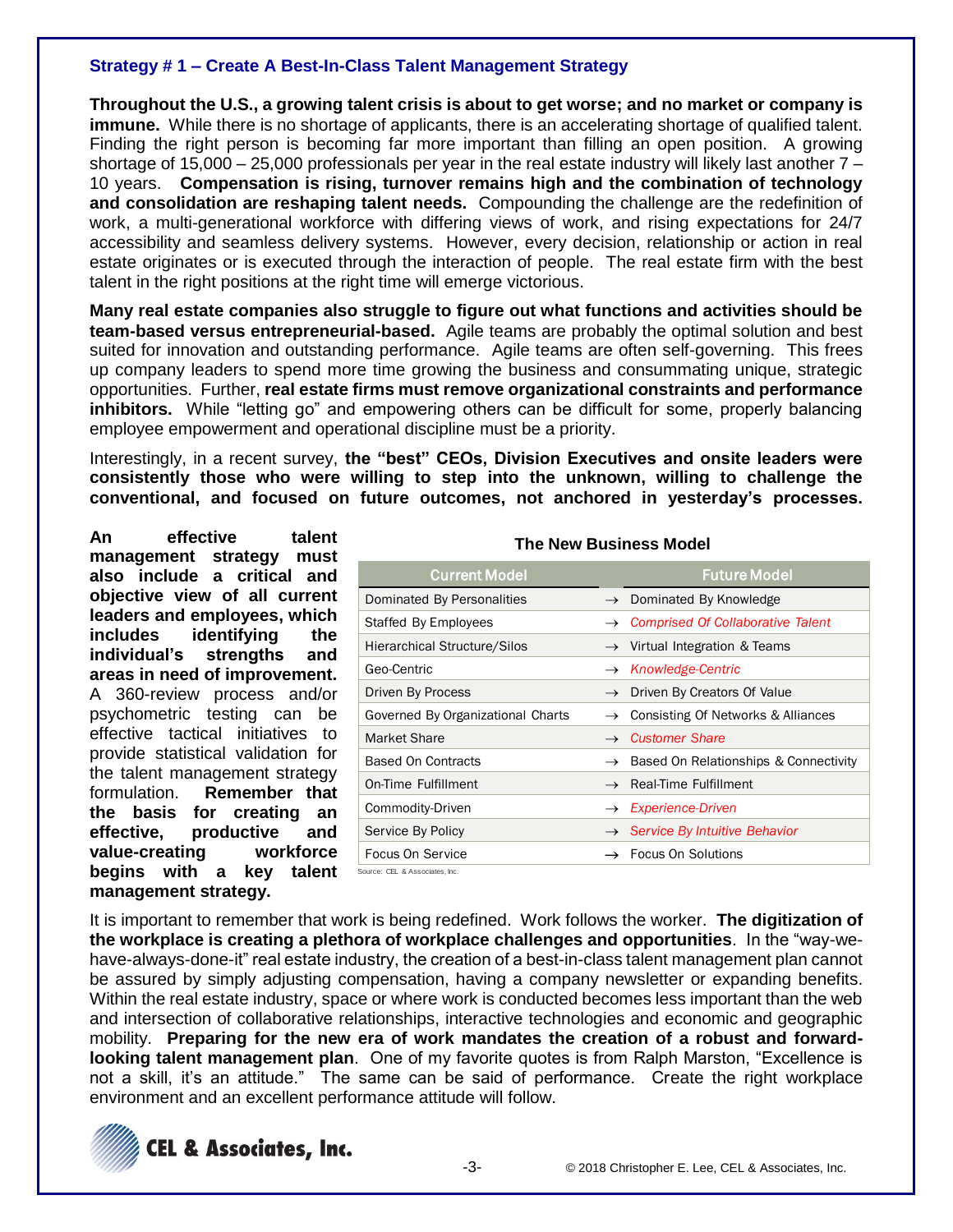### **Strategic Talent Statement**

*"To Become The Employer-Of-Choice That Provides Every Associate The Opportunity To Reach And Exceed His/Her Potential."*

#### **Talent Measures Of Success**

- 1. Increased productivity.
- 2. Reduced turnover.
- 3. Employee satisfaction.
- 4. Number of training hours per Associate.
- 5. Number of internal promotions.
- 6. Compensation-to-results benchmarks.

#### **Talent Action Steps**

- 1. Align accountability and rewards to the desired results.
- 2. Identify and perfect High Potentials and next-generation stars/leaders.
- 3. Deploy contemporary compensation and retention/recognition plans.
- 4. Create leadership and professional plans for each mission-critical position.

Source: CEL & Associates, Inc.

# **Strategy # 2 – Develop A Value-Creating Brand Management Strategy**

One of my favorite quotes about marketing and branding is, **"Build a company that reflects your brand and customers will follow."** A recent study by Circle Research found that 77% of B2B marketing leaders say "branding is critical to growth."

**An effective brand management strategy is both strategic and transformative…not tactical and reactive**. Controlling, shaping and creating a valued brand will create a competitive and strategic advantage. For real estate firms, the brand leadership model can be at the property level and at the Company level. The ability to leverage one's brand requires a flexible and prospective brand architecture that reflects a thorough understanding of its customers/clients, competitors and strategic partners. In a marketplace of innovation, new ideas, increasing competition and unexpected external influences, developing a brand management strategy is critical.

## **In The Future Real Estate Firms Will…**

- □ Be valued for their shared knowledge base; number of recurring, valued client relationships; and connectivity [the network effect].
- $\Box$  Focus on the customer and the customer's customer, not solely on one's competitors.
- □ Focus on strategic solutions and relationships, not services and pipeline.
- Encourage collaboration, not competition, among departments, divisions, regions and teams.
- Measure success by their rate of change, innovation, employee retention, customer satisfaction and productivity growth.
- $\Box$  Invest in talent and technology to connect all Stakeholders more closely to the firm.
- $\Box$  Own the future by investing in the products and value-creating services their clients desire.
- $\Box$  Develop their own differentiating story and follow it into the future.
- □ Make entrepreneurial decisions that ensure long-term success.
- Create value through teamwork, open communication, collaboration and tenacity.
- $\Box$  Always look forward, remembering the past but eager to see what is around the corner.

Source: CEL & Associates, Inc.

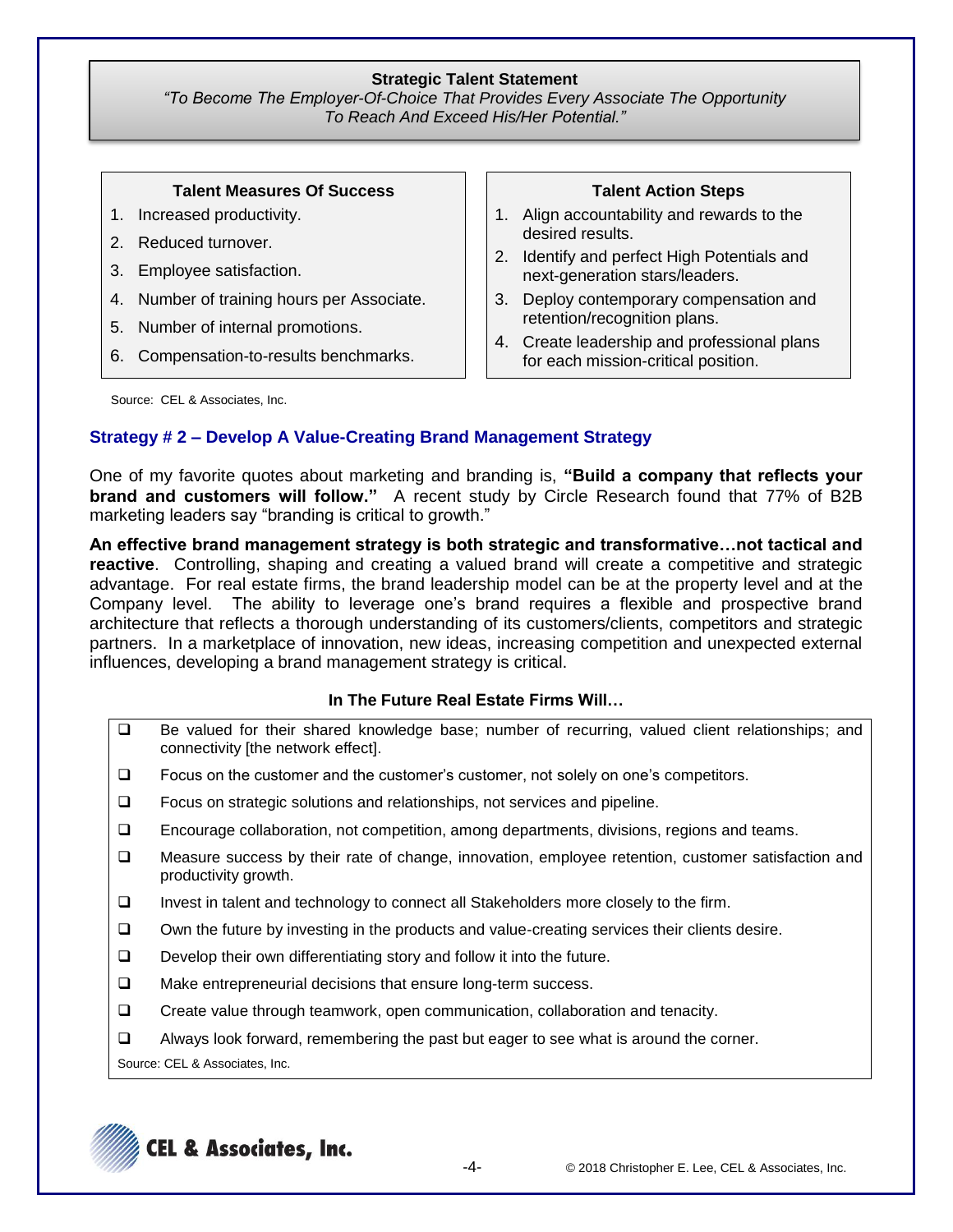Branding has many stages or phases. **From brand awareness to brand identity to brand loyalty to brand equity…each sequential step requires creative brilliance to create a differentiating story.** While some brands can be aspirational [think Nike], many brands tend to reflect accomplishment and/or intention. It is incorrectly assumed by many real estate companies that a nice logo, an award, size and/or legacy defines one's brand. **A brand is only relevant when clients, customers, employees, strategic partners and other Stakeholders perceive it to be "one-of-a-kind," compelling and valued.** A brand is a concept you instill in the minds of others.

The relationship between a Stakeholder and a brand is critical in delineating the differentiating qualities of a company and in building valued relationships with one's clients/customers. **Real estate firms must demonstrate** *relevance***, which is far more than a logo or declarative marketing slogans/statements**.

#### **Strategic Brand Statement**

*"To Create A Brand That Is Valued By All Stakeholders.*

| <b>Branding Measures Of Success</b>                       |    | Bra                            |
|-----------------------------------------------------------|----|--------------------------------|
| 1. Increased percent of recurring business.               |    | 1. Create a red<br>process reg |
| 2. Achieve increased levels of website visits             |    | purpose and                    |
| and inquiries.<br>3. Increased success rate regarding new |    | 2. Develop a b<br>employees.   |
| business activities.                                      | 3. | Develop ext<br>success.        |
| 4. Positive social media references and valued            | 4. | Be the recip                   |

#### **Branding Action Steps**

- curring customer feedback arding the brand's higher d performance.
- rand "talking points" list for all
- ernal examples of brand
- ient of awards that reflect the brand's value.

Source: CEL & Associates, Inc.

content.

# **Strategy # 3 – Develop An Effective & Sustainable Governance Structure**

The **relationship between strategic management and governance is the fulcrum upon which sustainable real estate organizations flourish**. Empowering others, holding individuals and leaders accountable and creating a decision-making environment that manifests itself in making great and impactful decisions are critical. **An effective governance structure must satisfy the needs of all Stakeholders plus Shareholders**. Countless studies have concluded that the relationship between decision makers and an organization's effectiveness rests with an effective governance structure.

**Over the past several years, the external environment for real estate firms has become very competitive, increasingly complex, unpredictable and operationally challenging**. When other regulatory, compliance, reporting and legal challenges are added, success can be assured only when an effective governance structure is in place. The unexpected loss or departure of key leaders and the ability of competitors to buy clients, talent, market-share and opportunities mandate a more robust governance structure.

Too often real estate firms, Partners and/or Founders believe that "they have all the answers" and "they have no need for unbiased opinions or perspectives." **Unfortunately, too many real estate leaders do not ask enough questions and do not engage in balanced dialogue with their leadership team.** Too many firms have organizational structures designed to assure hierarchical importance, power, topdown accountability and conformity. Some real estate firms seek to create freedom of thought opportunities, and those who are successful in doing so end up with a cultivated passion for success.

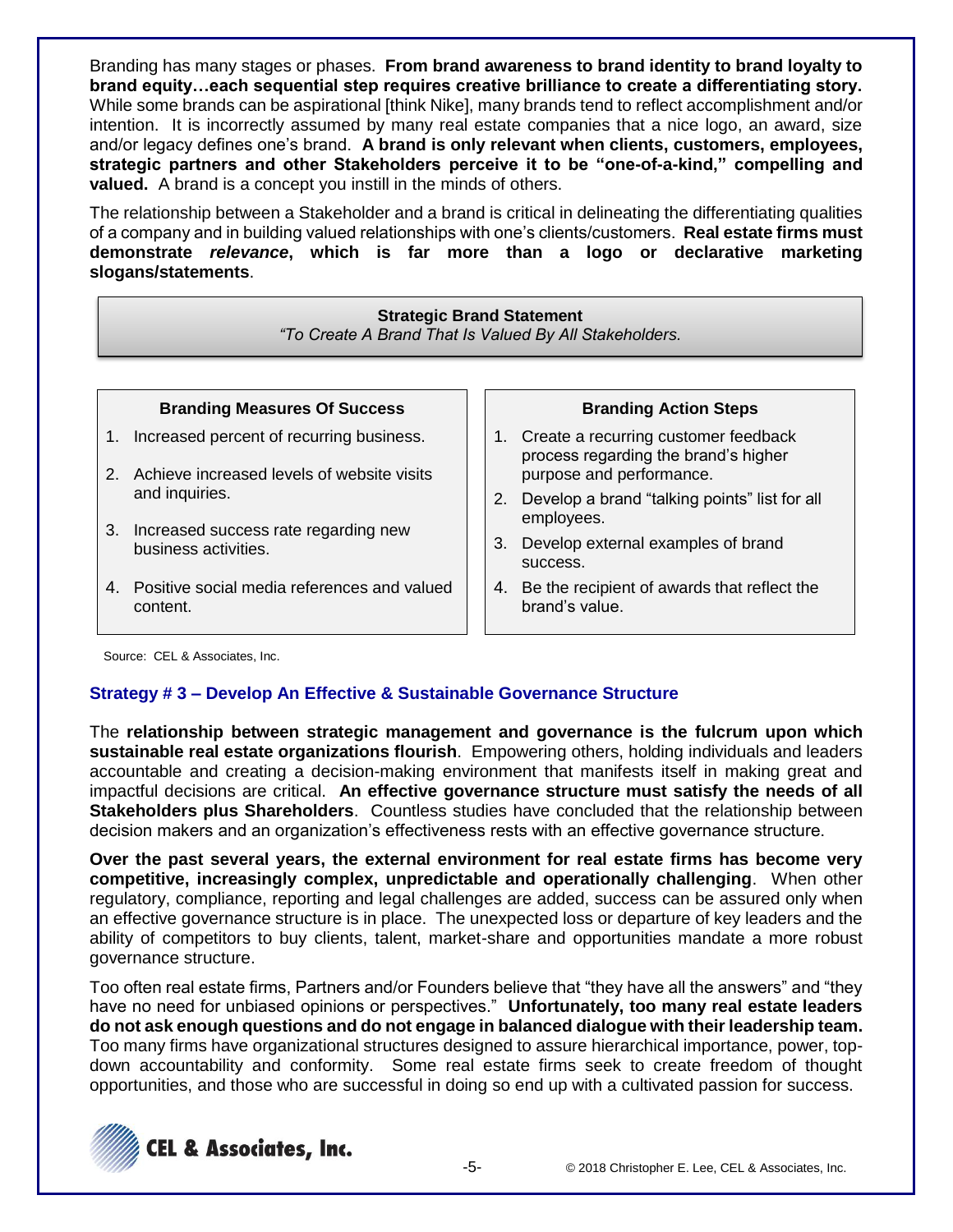An effective governance structure does not tell the Company what to do, but it does hold the Company's leaders accountable for successfully implementing and executing the Company's vision and strategic plan. **Increasingly, lenders, large tenants, strategic partners and next-generation Company leaders want and expect the organization to have a sustainable governance structure in place for the inevitable surprise**. A sustainable governance structure mandates: the creation of a Board of Directors comprising independent and Company leaders [it can be Advisory at first]; a clear and aligned definition of authority/decision-making; a commitment to the Company's values, vision and goals; and an unyielding passion for success.

### **Strategic Governance Statement**

*"To Create A Sustainable Governance Structure That Assures The Company's Long-Term Success While Strengthening All Stakeholder Relationships."*

#### **Governance Measures Of Success**

- 1. Create a valued Board of Directors.
- 2. Expanded leadership roles by others to reduce dependence upon a few.
- 3. Adhere to a Governance Charter.
- 4. Excellent Board and C-Suite relationships.

#### **Governance Action Steps**

- 1. Create clear lines of authority and decisionmaking.
- 2. Create a Governance Charter.
- 3. Recruit non-retirees to the Board.
- 4. Create a defined compliance and reporting schedule.

Source: CEL & Associates, Inc.

# **Strategy # 4 – Secure A Long-Term Source Of Growth Capital**

**Over the next decade and beyond, the pursuit of capital for growth will be increasingly challenging**. Growth capital includes the ability to invest in technology, talent, market expansion, innovation, long-term business development, acquisitions and development. Attempting to grow from profits can be risky as compensation, Shareholder expectations and reserves consume a disproportionate amount of "what's left at the end of the year." Further, if one wants to acquire a competitor or complimentary firm or expand geographically, having a long-term source of capital is a prerequisite.

Growth capital can be increased by: adding/expanding the number of Shareholders; raising strategic capital for specific initiatives; borrowings/debt; strategic joint ventures; asset sales/refinancings; corporate bonds; special initiative funds; set-asides; and structured

### **Top 10 Practices For Achieving High-Potential Leader Sources**

- 1. Fair/objective talent review process.
- 2. Unbiased high-potential ID process.
- 3. Fair/transparent performance management.
- 4. Competency-centric talent management.
- 5. Personalized HIPO development.
- 6. Leader strengths/weaknesses diagnosed.
- 7. Systematic strategic planning.
- 8. Contemporary compensation/rewards plan.
- 9. Professional and career development process.
- 10. Peer and Company recognition programs.

Source: The Conference Board 2018 and CEL & Associates, Inc.

reserves. The key to this strategy is "long-term," since immediate capital solutions often do not create long-term opportunities. Obtaining growth capital is a necessity to stay competitive. However, entity capital and/or preferred equity structures can have significant repercussions if monies are not "paid back."

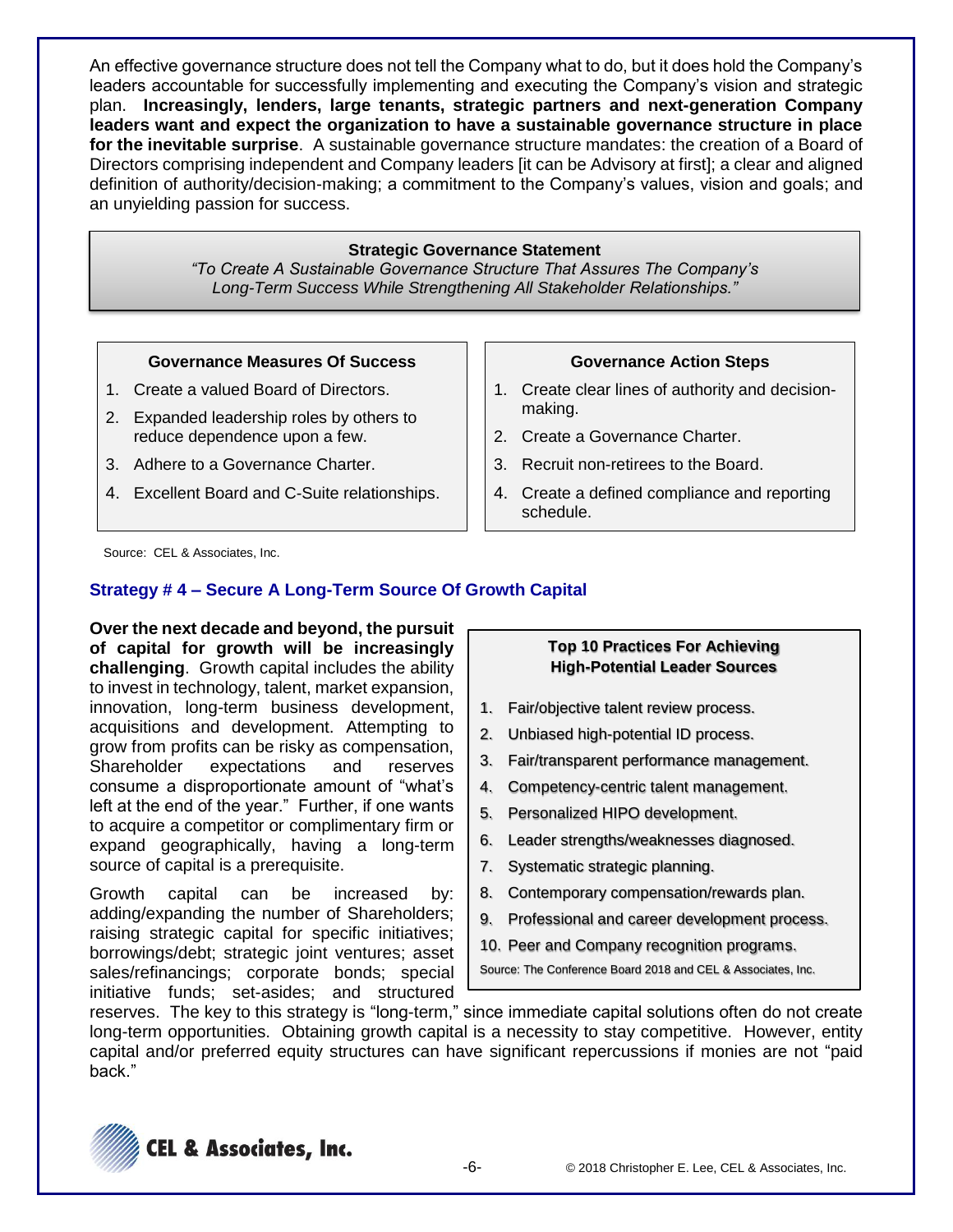Once a long-term strategic plan is developed and the scale of growth capital is determined, adopting the "right" strategic option can be undertaken. If one is in need of \$1 million or \$25 million, the solutions may be quite different. CEL & Associates, Inc., for example, has worked with real estate companies which have: [1] allocated 20% of every promote into a growth fund; [2] set-up a three- to five-year growth fund with an attractive interest rate; [3] ceased Shareholder/Partner distributions until the desired level of growth capital has been raised; and [4] created a structured revolving line of credit from reserves that is "automatically" replenished from promotes and/or operating profits. These are just a few examples of how others in the real estate industry have sought to create a secured source of growth capital.

#### **Strategic Capital Statement**

*"To Create And Secure A Stable/Reliable Source Of Long-Term Capital To Fund Profitable Growth."*

#### **Capital Measures Of Success**

- 1. Amount and timing of capital raised.
- 2. Ability to pay back and/or gain a return on invested growth capital.
- 3. Ability to invest in best-in-class talent and infrastructure upgrades.
- 4. Ability to increase market- and client-share.

#### **Capital Action Steps**

- 1. Identify 1, 5 & 10 yr. growth capital needs.
- 2. Determine optional structure for obtaining growth capital.
- 3. Identify potential sources for growth capital.
- 4. Initiate activities to secure growth capital from the targeted source[s].

Source: CEL & Associates, Inc.

# **Strategy # 5 – Create Recurring Income To Cover Overhead**

How many real estate companies do you know who must "transact" to obtain fees [e.g., development fees, acquisition/disposition fees, leasing commissions, etc.]? The likelihood of "going-out-of-business" or needing to "lend or invest capital" in the operating company to "stay afloat" increases exponentially based upon the level of recurring income. **The ability to have consistent and recurring monthly income is very valuable when seeking to run a real estate operating business profitably**. With one or more sources of recurring income, employee and customer retention rates are higher, financial distractions are minimized and a secure source of recurring income enables the enterprise to be scalable. The typical sources for recurring income include but are not limited to: asset management fees;

| <b>Top Priorities</b>                            | Rank           |  |
|--------------------------------------------------|----------------|--|
| Reshaping The Business Model For The Future      | 1              |  |
| <b>Growing Recurring Revenues</b>                | 2              |  |
| <b>Attracting And Retaining Talent</b>           | 3              |  |
| <b>Securing Growth Capital</b>                   | $\overline{4}$ |  |
| <b>Building The Balance Sheet</b>                | 5              |  |
| Brand Differentiation And Brand Management       | 6              |  |
| <b>Mitigating Risk</b>                           | $\overline{7}$ |  |
| Acquiring And Keeping Clients/Customers          | 8              |  |
| <b>Growing Market And Client Share</b>           | 9              |  |
| <b>Containing Operating Costs</b>                | 10             |  |
| <b>Succession Planning</b>                       | 11             |  |
| Keeping Up With Technology                       | 12             |  |
| <b>Increasing Government Regulations/Taxes</b>   | 13             |  |
| Meeting Tenant/Resident Demands And Expectations | 14             |  |
| <b>Cyber Security</b>                            | 15             |  |
| Increase In Interest Rates                       | 16             |  |
| Source: CEL & Associates, Inc.                   |                |  |

**2018 Top Priorities**

property management fees; lease administration fees; multi-year fee-generating assignments; loan servicing fees; partnership accounting fees; and licensing or eCommerce engagements.

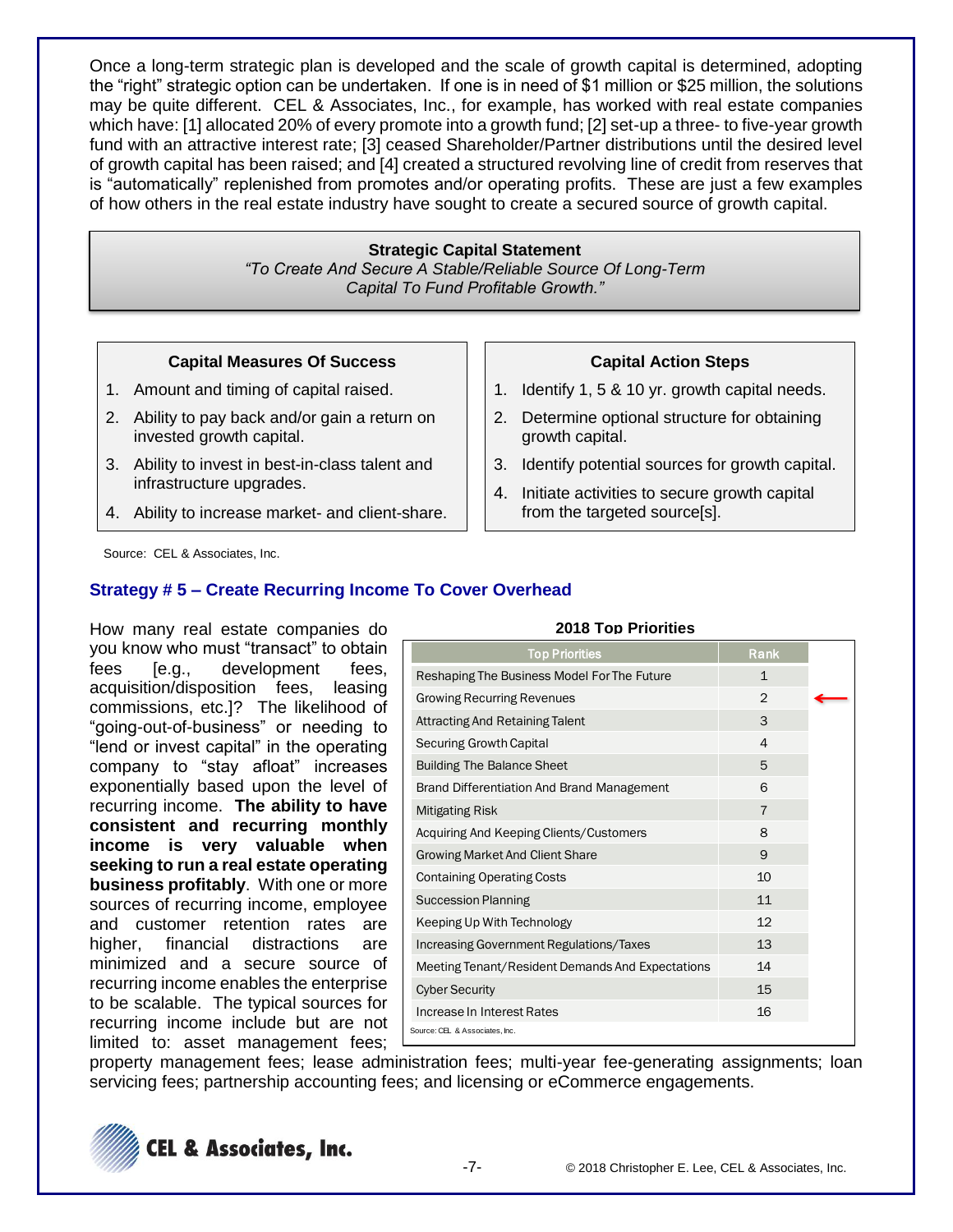**Every real estate firm, regardless of size or business model, should seek to generate profits from recurring income that can cover 100% of Corporate overhead [at a minimum].** I realize many readers of *Strategic Advantage* are in companies where the recurring income profit percentage covering overhead is 10%, 15% or perhaps 20%. A few may be at 50% - 60%. However, by increasing that number by 5 or 10 percentage points per year will accomplish this strategy within a fairly short period of time. A recent survey of 1,000 U.S. businesses found that nearly 50% had either adopted or were planning to adopt a recurring income model. Within the real estate industry, based on experience, that percentage is likely far below that benchmark.

A recurring income model will enable one to enhance/strengthen existing, valued client relationships and seek new long-term client relationships. Building a loyal customer base also can facilitate the collection of proprietary customer data to create a competitive edge, identifies and mandates a critical examination of operating costs, and mandates a prioritization of building valued customer relationships. Further, **recurring income [particularly if it covers 100% of Corporate overhead] can add a significant premium to enterprise value**.

# **Strategic Recurring Income Statement**

*"To Create One Or More Sources Of Recurring Income Sufficient To Cover 100% Or Greater Of Total Corporate Overhead."*

### **Recurring Income Measures Of Success**

- 1. Sufficient recurring income to cover Corporate overhead.
- 2. Stabilized and secured multiple sources of recurring income.
- 3. Reduced Corporate overhead costs.
- 4. Increased monies for growth initiatives.

# **Recurring Income Action Steps**

- 1. Develop and deploy industry profitability benchmarks to recurring income sources.
- 2. Grow recurring income.
- 3. Disengage from nonprofitable assignments and/or ventures.
- 4. Create a process to reduce Corporate overhead allocations.

Source: CEL & Associates, Inc.

# **Strategy # 6 – Become More Customer-Centric**

**Customers are the lifeblood of real estate firms.** If talent is a firm's No. 1 priority, creating, nurturing and growing a customer-centric organization is only a shade lower in importance. Customers occupy/rent the buildings an organization acquires, develops, manages or leases. Customers [tenants, residents, vendors, lenders, investors, strategic partners, etc.] create demand, opportunity and are a revenue source. Exceeding the expectations of one's customers will result in a better outcome for all concerned. **Making customer service a behavior not a policy must be a key element in a customer-centric strategy.** While the old ways of conducting business may seem safe or comfortable, best-in-class real estate firms have shifted from reacting to customers to finding ways to create longterm valued customer relationships. While there are many good real estate firms, **there are only a few truly "outstanding" organizations**. The shift to service excellence and valued relationships has become a mantra for those who recognize that customers do matter. While a number of real estate

### *Memorable Quotes*

*"Customer service is a behavior, not a policy." "Create a recurring, valued customer, not an "event" customer." "Customers want you to anticipate and resolve problems before they exist." "Focus on the intersection of what customers want and what your company does better than anyone." "Customer service is creating a customer experience that exceeds expectations."*

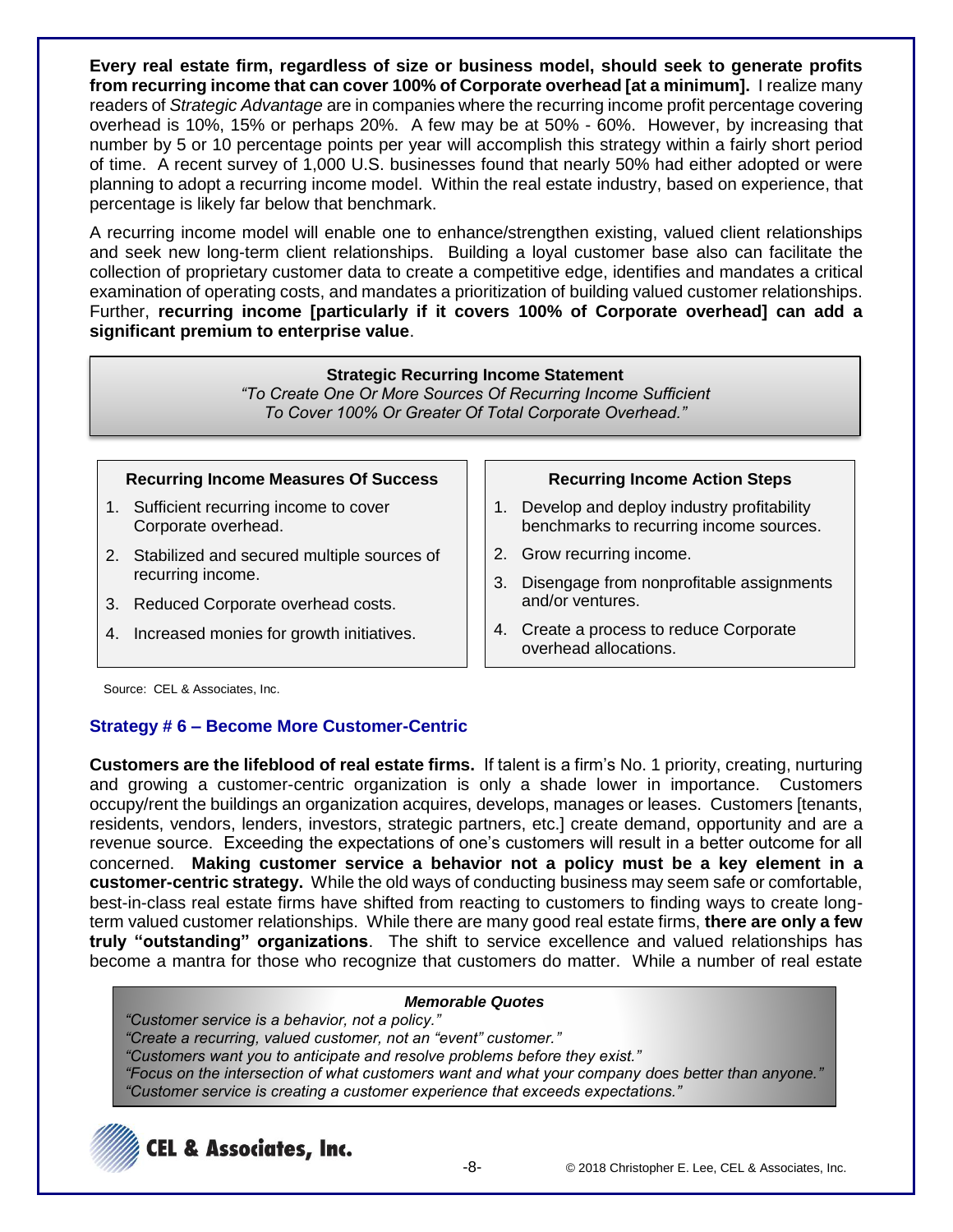firms "declare" or "state" that they are customer-centric, their business practices, policies, processes and procedures are often contrary to that expressed belief.

**Excellent customer service begins with an ongoing, recurring and independent survey/feedback loop regarding customer satisfaction.** Obtaining statistical benchmarks on performance and the perceived level of service and relationship is critical. These surveys can highlight what areas are doing well and areas needing improvement. CEL & Associates, Inc. has conducted millions of customer service surveys within the real estate industry since 1996, and two facts are clear…customers have strong opinions, and what one thinks is occurring often isn't. If you do not keep score, how do you know if you, your team and your company are winning? While the real estate industry does a wonderful job of celebrating the number of buildings owned, number of square feet leased or managed, the amount of money raised and market-share…it too often fails to keep score on its most important assets, its customers. Losing ground to one's competitors because you "didn't know" one or more vital customer facts, is inexcusable. **The customer experience is a daily scorecard of one's performance**. As Richard Branson stated, "The key is to set realistic customer expectations, and then not to just meet them, but to exceed them - preferably in unexpected and helpful ways." Or as Sam Walton said, "The goal as a company is to have customer service that is not just the best, but legendary."

It is important to remember that when creating a customercentric strategy, **the customer's voice must have a "seat at the table"** when developing, enhancing, modifying and/or implementing a customer-centric strategy. Having a defined set of service standards, implementing an effective customeraccess strategy and, most importantly, deploying a customerfriendly talent base are foundational steps every real estate company must address. Customers are the keys to every real estate event. In a digitized marketplace, failure to meet and

#### **Profile Of A Customer-Centric Company**

- □ Possesses a real-time, 360-degree customer profile
- **Embraces a continuous feedback** process
- $\Box$  Hardwires the voice of the customer into all decisions
- $\Box$  Invests in customer-centric talent, training and professional development
- $\Box$  Shares knowledge of the customer throughout the organization
- □ Committed to service excellence
- **Q** Possesses customer service standards
- □ Committed to building valued and lasting customer relationships
- $\Box$  Includes customers in company values
- $\Box$  Ties compensation to customer satisfaction
- $\Box$  Celebrates those who achieve customer satisfaction
- $\Box$  Involves customers in solutions
- □ Celebrate customer success
- □ Possesses a thorough knowledge of customer needs
- $\Box$  Exceeds customer expectations

Source: CEL & Associates, Inc. (2008). The Associates of Associates, Inc. (2008). The Associates of Associates

exceed one's customer expectations is not an option…it is a core business requirement.

#### **Strategic Customer Statement**

*"To Develop And Implement Customer-First Business Practices That Exceed Expectations And Result In Long-Term, Valued Relationships."*

| <b>Customer Measures Of Success</b> | <b>Customer Action Steps</b>                     |
|-------------------------------------|--------------------------------------------------|
| Customer satisfaction.              | Develop company-wide Standards of<br>Excellence. |
| Percent repeat business.<br>2.      | 2. Create a customer knowledge database.         |
| 3. Number of referrals.             | Deploy a cross-selling culture.<br>3.            |
| Customer retention.<br>4            | Increase the cost of disengagement.              |

Source: CEL & Associates, Inc.

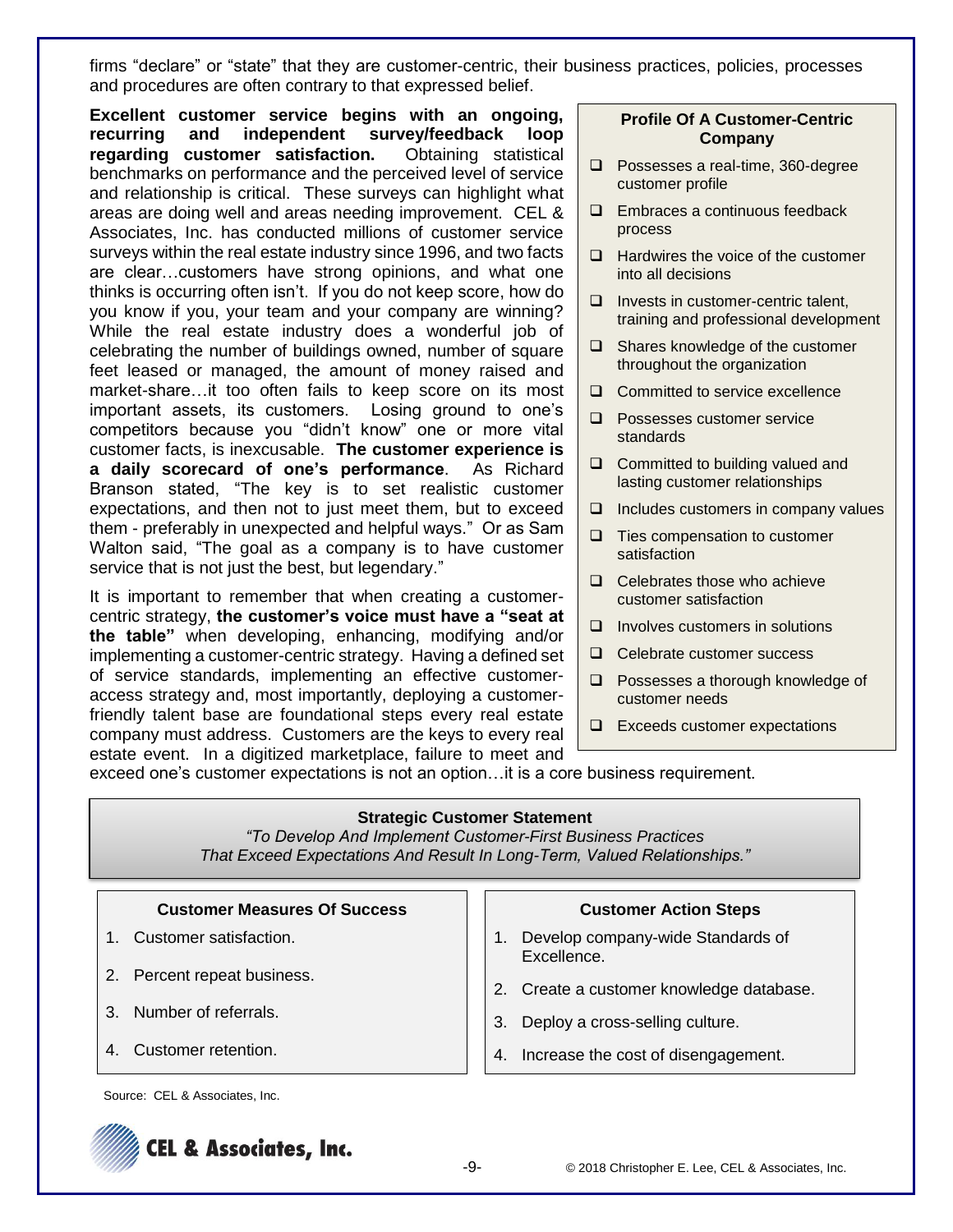# **Strategy # 7 – Create A Culture Of Innovation & New Ideas**

Steve Jobs once said, "Innovation distinguishes between a leader and a follower." In today's rapidlychanging and uncertain marketplace, the only way to survive and prosper is to be in a state of continuous transformation. To create that ongoing transformation requires sacrifice, innovation, new ideas and perseverance. As the American inventor Charles Kettering said**, "If you have always done it that way, it is probably wrong."** Creating a culture of innovation and a workplace environment that fosters new ideas builds the cornerstones of best-in-class firms. **To accomplish great things mandates an enterprise that can dream as well as execute.** The accelerated pace of technological advancements, the emergence of new building materials, the rapid evolution of new ways to connect and transact, use of predictive analytics, and the accelerated role of big data are reshaping the real estate industry. Artificial intelligence, social media, immersive experiences, digital twins, event-thinking and continuous adaptive security are driving business models for 2020 and beyond. The growing intelligent digital mesh, edge computing and conversational digital platforms are reconstructing the commercial and multifamily real estate landscape. The increasing role of automation, robotics, augmented and virtual reality and the rapidly changing nature of work require every real estate firm to innovate and transform itself. **When was the last, great idea generated/proposed within your organization?** How was it received and/or handled?

**Three areas within every real estate company are teed up for innovation: products/services; business practices/processes; and organizational architecture**. Innovation is not intentional, not programable…it is created by structured circumstances and encouragement. Every aspect of one's business should be open to innovation. This requires a blame-free environment and the ability to question historical norms and sacred cows. If you want employees to foster new ideas, new ways of conducting business, then **you must encourage experimentation and implement a transparent culture where collaboration and creativity can flourish**.

Very few real estate companies have an Innovations or Futures Committee. Very few real estate companies invest in ideas. Far too many real estate firms wait for their competitors to innovate and then follow suit. Further, there is a fear or hesitation in many real estate firms to do different things, not do things differently. **Great ideas emerge once you leave your comfort zone**. For intuition and new ideas to flourish one must be prospective, not retrospective. Becoming comfortable with the uncomfortable must be integral to the successful adoption of this strategy.

### **Strategic Innovations Statement**

*"To Develop A Workplace Environment That Fosters And Encourages Innovation And New Ideas That Will Enable The Company To Exceed Stakeholder Expectations."*

| <b>Innovations Measures Of Success</b> |                                                                                 |    | <b>Innovation Action Steps</b>                                   |
|----------------------------------------|---------------------------------------------------------------------------------|----|------------------------------------------------------------------|
|                                        | 1. Generation of a minimum of (TBD) new<br>ideas per quarter.                   |    | 1. Create an Innovations Committee.                              |
|                                        | 2. Increase productivity measures by adopting<br>innovative business practices. | 2. | Stage quarterly Company Innovations<br>Events/Awards.            |
|                                        | 3. Create multiple innovation "Wows" for our<br>Stakeholders.                   |    | 3. Create a dedicated budget for Innovations<br>investing.       |
|                                        | 4. Receive peer group recognition for an<br>industry innovation.                |    | 4. Have $1 - 2$ pilot studies ongoing per year for<br>new ideas. |

Source: CEL & Associates, Inc.

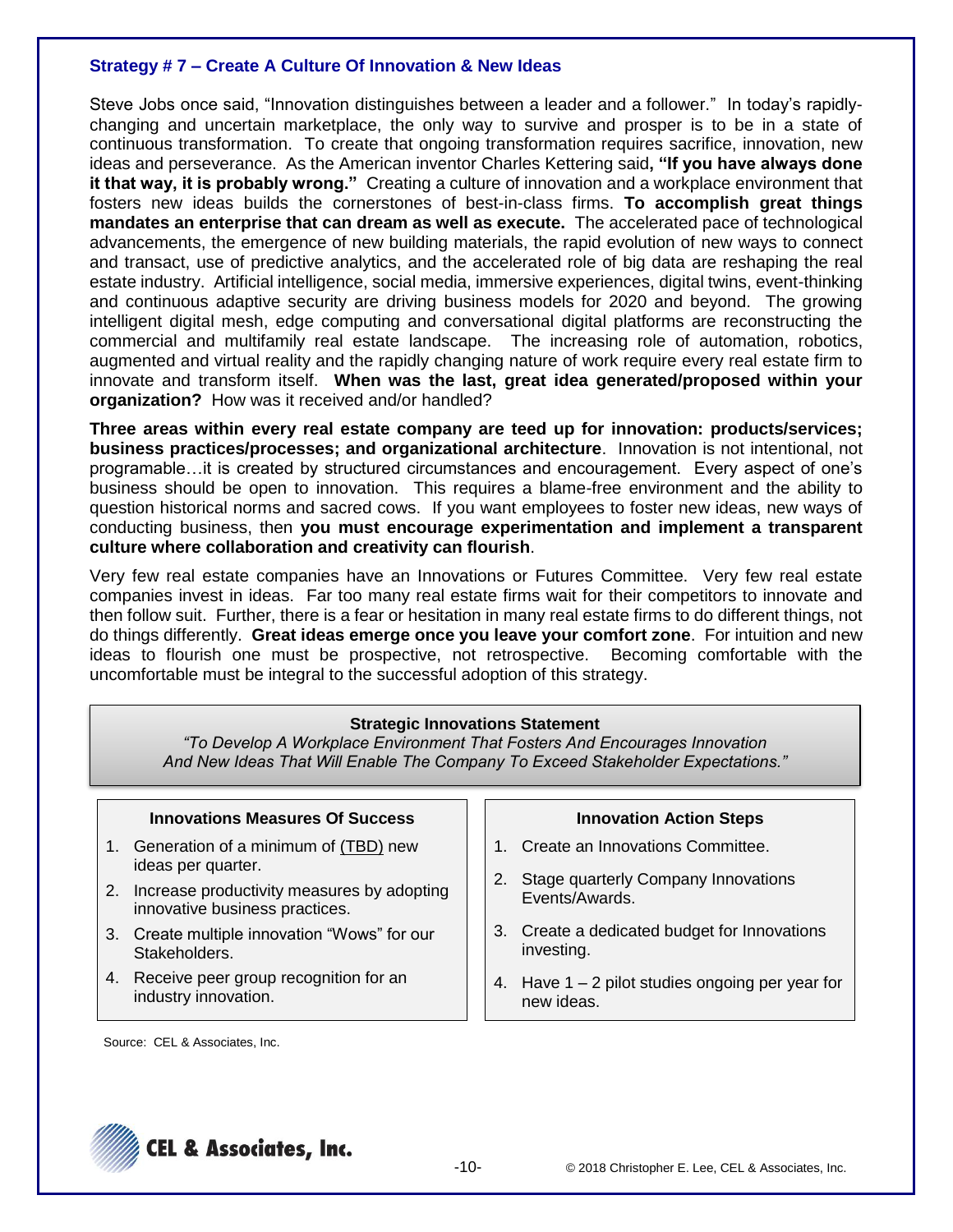# **Additional Strategies**

In addition to the seven key strategies that will "move the needle," I have highlighted additional key strategies below for 2018 – 2019 consideration.

#### **Additional Key Strategies**

- ❖ Create a 3- to 5-year vision/strategic plan and a 5- to 10-year outlook plan.
- ❖ Build the balance sheet with adequate rainy-day funds.
- ❖ Streamline business practices and reduce/eliminate redundancies.
- ❖ Upgrade and integrate technology throughout the organization and within all business practices.
- ❖ Identify and lock-in next generation [High Potential] stars.
- ❖ Eliminate all non-core, non-essential services, products and/or assets.
- ❖ Create a sense of urgency with accountability throughout the organization.
- ❖ Instill and govern by a set of Key Values and Principles.
- ❖ Create a more contemporary/engaging organizational structure.
- ❖ Remove those who do not embrace your Key Values or culture.
- ❖ Assess and eliminate risk.
- ❖ Create sustainable governance and have designated No. 2s ["Successors"] for all mission-critical positions.
- ❖ Celebrate success…collaborate…listen…and never tolerate "exceptions."
- $\mathbf{\hat{P}}$  Do different things... not the same things differently.
- ❖ Simplify decision-making and make employees a part of the business strategy.
- ❖ Build an "Internet of Workplace."
- ❖ Create a "Workplace For Me" operating system.
- ❖ Embrace a culture of transparency, collaboration and co-working mentality.
- ❖ Acknowledge and take steps to avoid generational conflict.
- $\mathbf{\hat{P}}$  Assess the "wellness" rating of your buildings.

Source: CEL & Associates, Inc.

### **Closing Comments**

Moving the needle is not easy. **However, adopting these seven Key Strategies will not only move the needle, but they will foster new opportunities and improved performance**. Confronting uncertainty and creating a competitive advantage mandates the adoption of key strategies that are aligned with one's vision and Shareholder expectations.

Does your strategy address and overcome the emerging long-term risks? When you make your overall strategic planning and strategy formulation process a journey rather than a destination, good things will happen. Are you making choices or tradeoffs? How are you focusing your internal debate regarding what strategies to adopt?

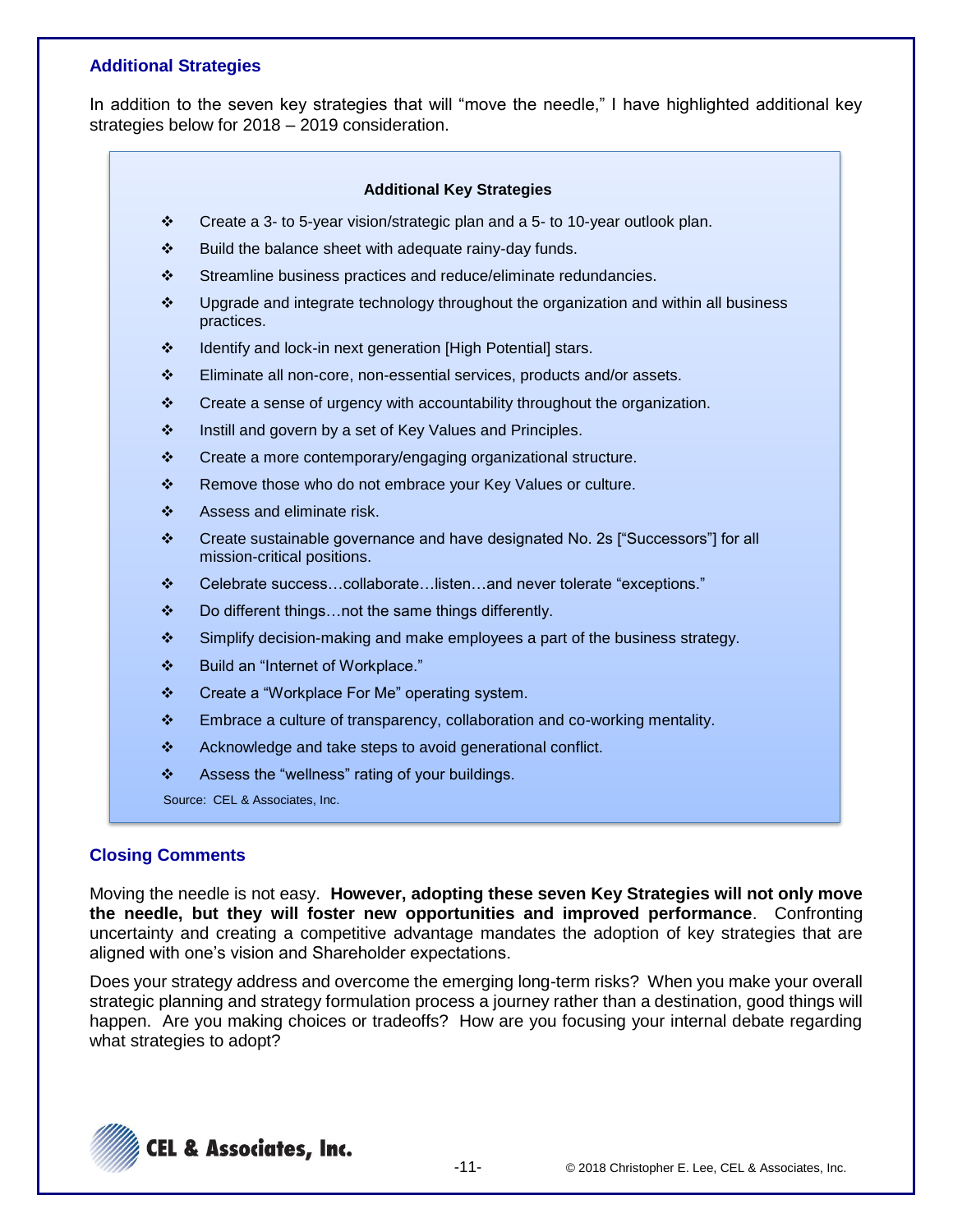I hope this issue of *Strategic Advantage* will encourage additional thoughts and consideration. Making big moves and moving the needle are clearly needed today. How well are you doing in addressing these challenges and opportunities?

I welcome your comments, feedback, insights and perspectives.

Regards,

Christopher Lee

### **SPECIAL ANNOUNCEMENT**

Over the past 24 years, we have received hundreds of emails and inquiries asking us to create a more frequent "one- to two-pager" on matters of strategic importance. We are pleased to announce that **we have launched a timely brief entitled** *Leadership Conversation*. Each edition will feature one topic, provides recommended strategies, includes a prediction and highlights key questions to ask at your next Executive or Management Committee. The feedback for this concept and format has been very positive, and we are excited for this kickoff. *Strategic Advantage***, our regular newsletter, will continue as a quarterly publication.**

*Note: This report has been prepared by CEL & Associates, Inc., who retains all rights to its content. This report may not be reproduced, distributed, and/or used in presentations or offering/fund raising prospectus/memorandums, and/or used in communications, speeches and/or presentations in its entirety or in parts without the prior written consent of CEL & Associates, Inc. You may reproduce/distribute and/or share this article with friends, colleagues and associates. Opinions and forecasts contained in this, prior and future articles may change without notice. The author encourages readers to offer comments, feedback and recommendations for further enhancement to [newsletter@celassociates.com](mailto:newsletter@celassociates.com)*

#### **SPREAD THE WORD**

If you enjoy reading *Strategic Advantage* and *Leadership Conversation*, and have benefited or received value from our insights and recommendations over the past 23 years, perhaps your friends, business associates, other members of your team or industry peers will also enjoy it.

You can provide them with an individual subscription by several options:

- Click here: **http://newsletter.celassociates.com** and fill in their contact info or forward this link to them
- If for multiple people, send us an email with a list of their individual contact info and email address

Today there are over 12,000 readers of Strategic Advantage…spread the word.

*Give Us Your Opinion:* We want to hear from you and to have future issues reflect your needs and questions. Please email your comments, ideas, suggestions and insights to newsletter@celassociates.com.

*For More Information:* For more information regarding our services (Strategic Planning, Compensation, Opinion Surveys, Benchmarking, Performance Improvement, Succession Planning and Governance/Management), please email us at newsletter@celassociates.com or call 310.571.3113.

*To Subscribe:* To subscribe to CEL & Associates, Inc. and Christopher Lee's *Strategic Advantage* newsletter with ongoing insights, opinions and forecasts regarding issues, trends and opportunities within the real estate industry, please email us at newsletter@celassociates.com with *"Subscribe"* in the Subject line and provide your full contact information.

*To Change Your Contact Information***:** Please email us at newsletter@celassociates.com with *"Change Contact Information"* in the Subject line and include your new contact information.